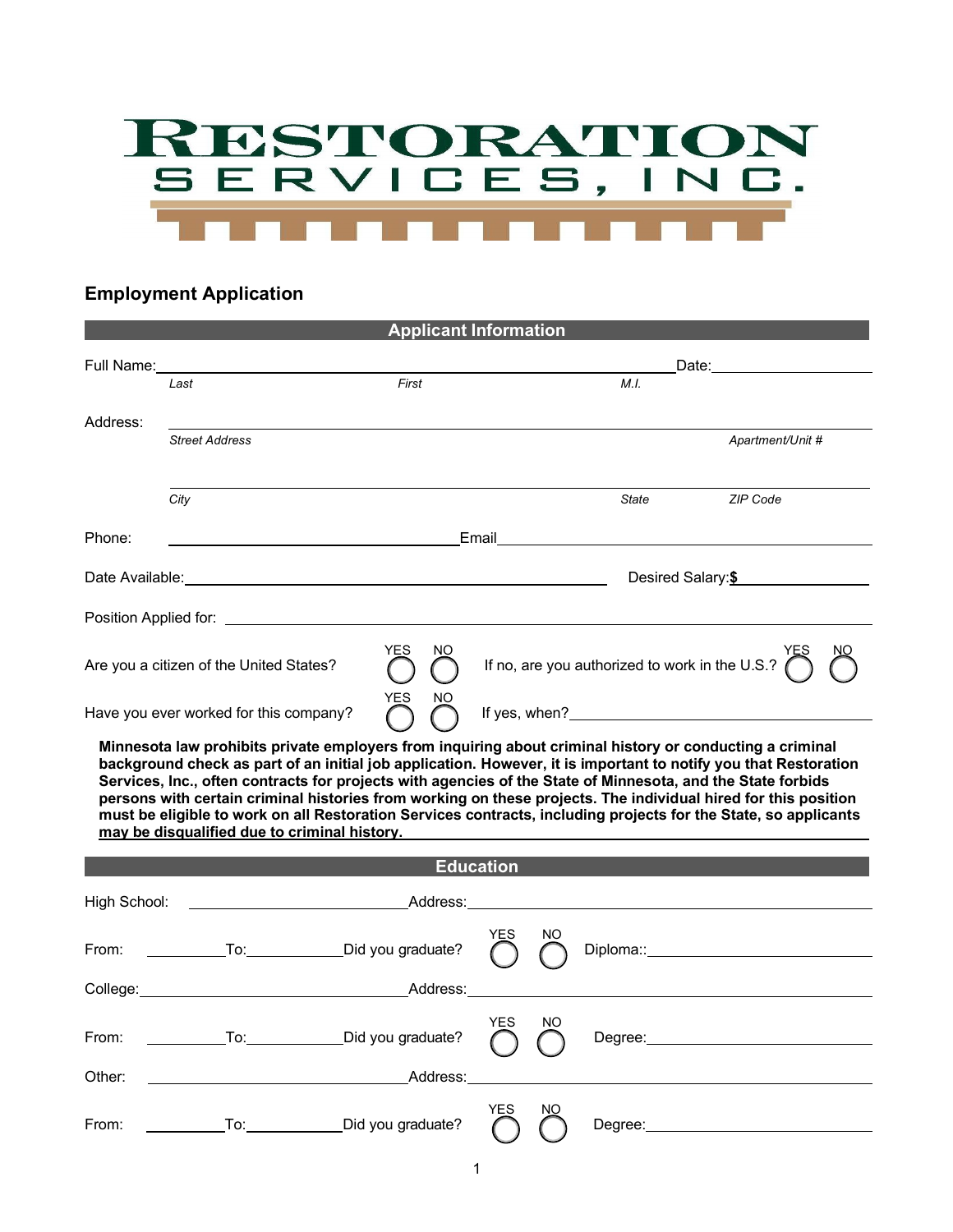## **References**

|                   | Please list three professional references.                                                                                                                                                                                           |                                                                                                                                                                                                                               |     |                                                                                       |  |  |  |  |
|-------------------|--------------------------------------------------------------------------------------------------------------------------------------------------------------------------------------------------------------------------------------|-------------------------------------------------------------------------------------------------------------------------------------------------------------------------------------------------------------------------------|-----|---------------------------------------------------------------------------------------|--|--|--|--|
|                   | Full Name: <u>contract and contract and contract and contract and contract and contract and contract and contract and contract and contract and contract and contract and contract and contract and contract and contract and co</u> | Relationship: Network and Container and Container and Container and Container and Container and Container and Container and Container and Container and Container and Container and Container and Container and Container and |     |                                                                                       |  |  |  |  |
|                   |                                                                                                                                                                                                                                      |                                                                                                                                                                                                                               |     |                                                                                       |  |  |  |  |
| Address:          | <u> 1989 - Johann Stoff, deutscher Stoff, der Stoff, der Stoff, der Stoff, der Stoff, der Stoff, der Stoff, der S</u>                                                                                                                |                                                                                                                                                                                                                               |     |                                                                                       |  |  |  |  |
|                   |                                                                                                                                                                                                                                      |                                                                                                                                                                                                                               |     |                                                                                       |  |  |  |  |
|                   | Phone: 2000 2010 2010 2010 2020 2020 2021 2021 2022 2021 2021 2021 2021 2021 2022 2021 2021 2021 2021 2021 20                                                                                                                        |                                                                                                                                                                                                                               |     |                                                                                       |  |  |  |  |
| Address:          | <u> 1989 - Johann Stoff, deutscher Stoff, der Stoff, der Stoff, der Stoff, der Stoff, der Stoff, der Stoff, der S</u>                                                                                                                |                                                                                                                                                                                                                               |     |                                                                                       |  |  |  |  |
|                   |                                                                                                                                                                                                                                      |                                                                                                                                                                                                                               |     |                                                                                       |  |  |  |  |
|                   |                                                                                                                                                                                                                                      |                                                                                                                                                                                                                               |     |                                                                                       |  |  |  |  |
| Address:          | <u>and the second control of the second control of the second control of the second control of the second control of</u>                                                                                                             |                                                                                                                                                                                                                               |     |                                                                                       |  |  |  |  |
|                   | <b>Previous Employment</b>                                                                                                                                                                                                           |                                                                                                                                                                                                                               |     |                                                                                       |  |  |  |  |
|                   | Company: <u>example and the company:</u>                                                                                                                                                                                             |                                                                                                                                                                                                                               |     |                                                                                       |  |  |  |  |
| Address:          | <u> 1989 - Andrea Barbara, amerikan basar dan berasal dalam berasal dalam berasal dalam berasal dalam berasal da</u>                                                                                                                 |                                                                                                                                                                                                                               |     | Supervisor: Supervisor:                                                               |  |  |  |  |
|                   | Job Title: Contract of Contract Contract Contract Contract Contract Contract Contract Contract Contract Contract Contract Contract Contract Contract Contract Contract Contract Contract Contract Contract Contract Contract C       |                                                                                                                                                                                                                               |     |                                                                                       |  |  |  |  |
|                   |                                                                                                                                                                                                                                      |                                                                                                                                                                                                                               |     |                                                                                       |  |  |  |  |
|                   |                                                                                                                                                                                                                                      |                                                                                                                                                                                                                               |     |                                                                                       |  |  |  |  |
| From:             |                                                                                                                                                                                                                                      |                                                                                                                                                                                                                               |     | Reason for Leaving:<br><u>Neason</u> for Leaving:                                     |  |  |  |  |
|                   | May we contact your previous supervisor for a reference?                                                                                                                                                                             | YES                                                                                                                                                                                                                           | NO  |                                                                                       |  |  |  |  |
|                   |                                                                                                                                                                                                                                      |                                                                                                                                                                                                                               |     |                                                                                       |  |  |  |  |
| Company:          | <u> 1989 - Johann Stoff, fransk politik (d. 1989)</u>                                                                                                                                                                                |                                                                                                                                                                                                                               |     |                                                                                       |  |  |  |  |
| Address:          |                                                                                                                                                                                                                                      |                                                                                                                                                                                                                               |     |                                                                                       |  |  |  |  |
| Job Title:        | Starting Salary: <sup>\$</sup>                                                                                                                                                                                                       |                                                                                                                                                                                                                               |     | Ending Salary: <sup>\$</sup>                                                          |  |  |  |  |
|                   |                                                                                                                                                                                                                                      |                                                                                                                                                                                                                               |     |                                                                                       |  |  |  |  |
| From:             |                                                                                                                                                                                                                                      |                                                                                                                                                                                                                               |     |                                                                                       |  |  |  |  |
|                   | May we contact your previous supervisor for a reference?                                                                                                                                                                             | YES                                                                                                                                                                                                                           | NO. |                                                                                       |  |  |  |  |
|                   |                                                                                                                                                                                                                                      |                                                                                                                                                                                                                               |     |                                                                                       |  |  |  |  |
| Company:          | <u> 1999 - Johann John Stone, mension berkenaar menyebarkan pengaran pengaran pengaran pengaran pengaran pengara</u>                                                                                                                 |                                                                                                                                                                                                                               |     | Phone: National Assembly Phone: National Assembly Phone: National Assembly Phone 2014 |  |  |  |  |
| Address:          | <u> 1989 - Johann Stoff, deutscher Stoff, der Stoff, der Stoff, der Stoff, der Stoff, der Stoff, der Stoff, der S</u>                                                                                                                |                                                                                                                                                                                                                               |     | Supervisor: Supervisor:                                                               |  |  |  |  |
| Job Title:        | and Starting Salary: \$                                                                                                                                                                                                              |                                                                                                                                                                                                                               |     | Ending Salary: \$                                                                     |  |  |  |  |
| Responsibilities: | <u> 1989 - Johann Stoff, amerikansk politiker (d. 1989)</u>                                                                                                                                                                          |                                                                                                                                                                                                                               |     |                                                                                       |  |  |  |  |